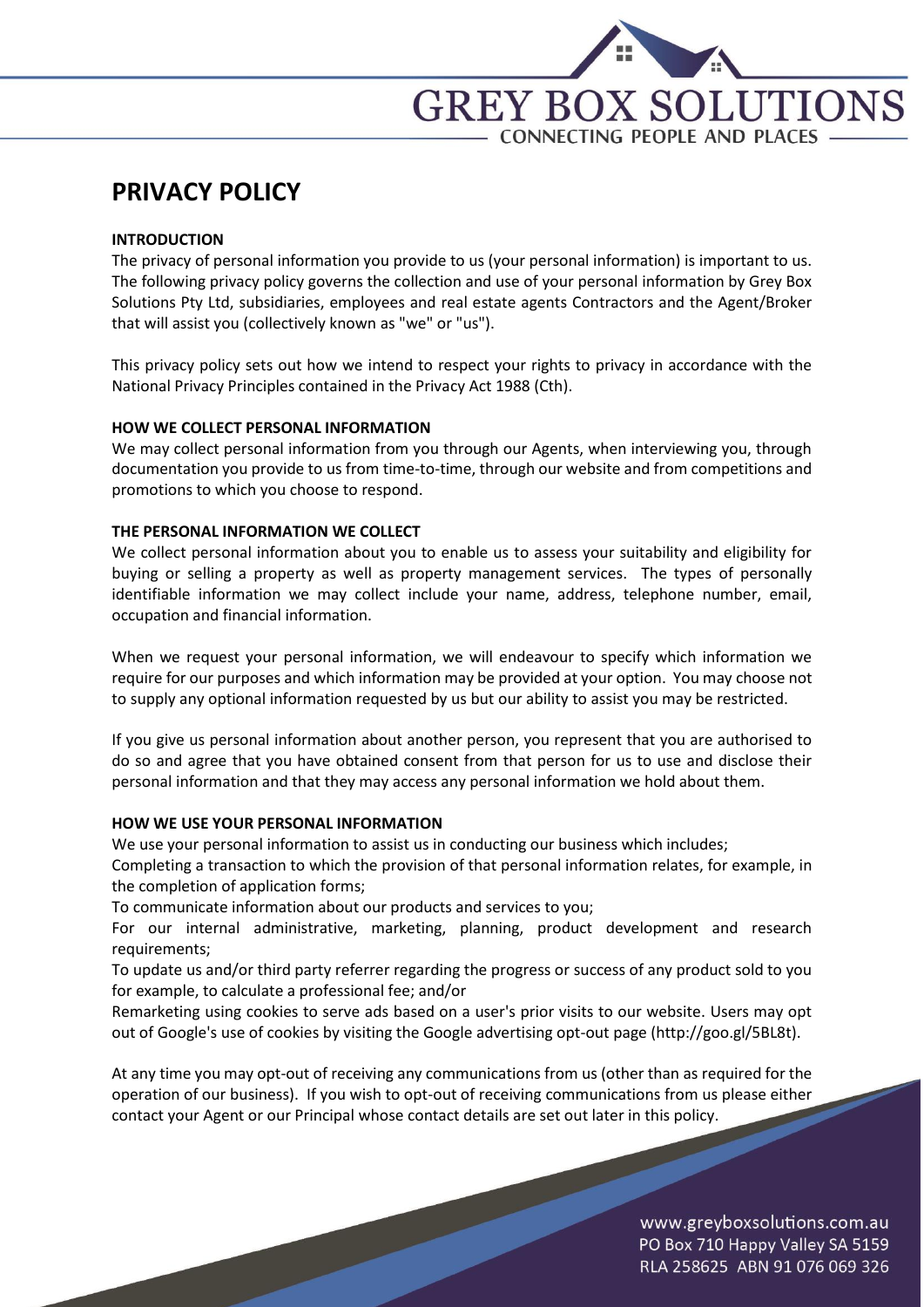

### **YOUR ACCESS RIGHTS TO THE PERSONAL INFORMATION WE HOLD**

At any time, you may ask us to provide you with a list of the personal information we hold about you, and copies of that personal information. We will endeavour to provide you with the data within 30 days of receiving your request. We may charge you a small fee to cover any administrative costs that we may incur in providing personal information to you.

If you believe for any reason that we are holding inaccurate or incomplete data about you, you may ask us to correct it. We will consider if the information requires amendment. If we do not agree that there are grounds for amendment, then we will add a note to the personal information stating that you disagree with it.

Financial information becomes out of date very quickly and so we will update that information if it is required in any future dealings we may have with you.

We will take reasonable steps to destroy or remove identifying information of your personal information, when your personal information is no longer required for our business functions.

#### **DISCLOSURE OF YOUR PERSONAL INFORMATION TO OTHERS**

We may disclose your personal information to service providers and agents that we use in the ordinary operation of our business. For example, if you provide us with personal information to provide maintenance services on your property, we may collect personal information about you and disclose it to our maintenance providers.

We will only use and disclose your personal information for the purposes that we collected the personal information, such as:

assisting you with the sale of a property; assisting a third party purchase your property; to assist you to locate a suitable property; whether you may qualify for a property, loan and/or insurance product; for administrative purposes, such as data processing, printing or mailing; to update a referrer with the general progress of a product sold to you (excluding any sensitive information); and/or

for other services that we offer that you may require.

Where your personal information is disclosed to third parties, these third parties are strictly prohibited from using your personal information for any other purpose. We will only disclose to these third parties that information necessary for them to perform their services. Otherwise, we do not disclose personal information unless we are required to do so by law or regulation.

> www.greyboxsolutions.com.au PO Box 710 Happy Valley SA 5159 RLA 258625 ABN 91 076 069 326